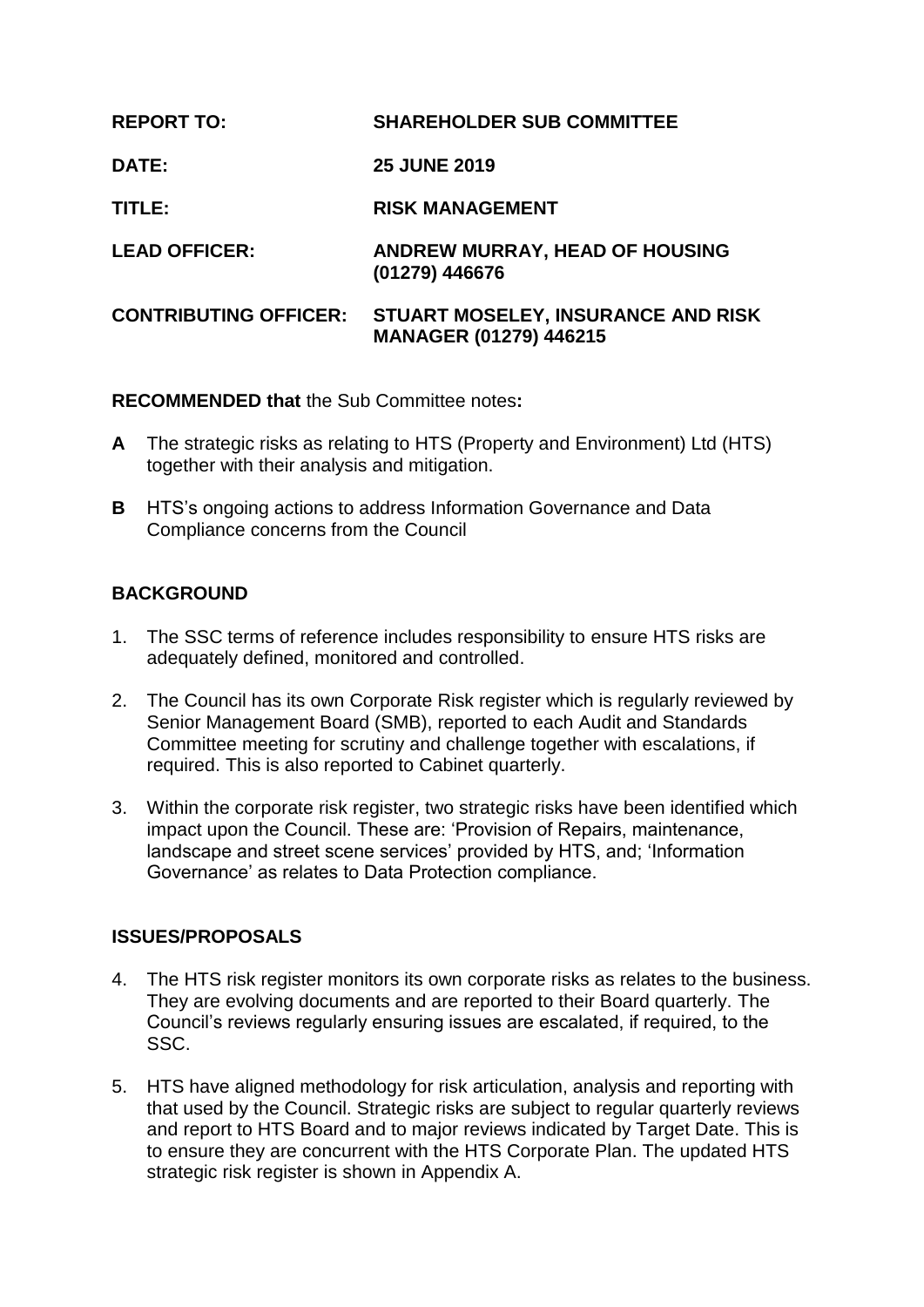- 6. Since the last risk report to the SSC, HTS has continued to liaise with the Council regarding controls for Information Governance relating to compliance (for example, required ROPA and external information sharing protocol which was identified as a requirement from the Audit and Standards Committee) with General Data Protection Regulations (GDPR). Currently an Internal Audit review is being undertaken, and in liaison with the Council's Data Protection Officer (DPO) for advice and guidance as required. The adequacy of the cited controls in the strategic risk register will be assessed as part of the audit and the specific objectives are to clarify that:
	- a) HTS has a robust framework in place to ensure on-going compliance with the GDPR. This will be based on the Information Commissioner's Office checklist.
	- b) Appropriate and timely assurances are provided by HTS to the Council on the adequacy of its GDPR framework.
- 7. HTS will continue to work with the Council Officers to address any recommendations arising from that audit, which is expected to be available in June 2019 and will be reported to the next Audit and Standards Committee and also to the SSC. Actions taken by HTS will also be reported to both Committees.

### **IMPLICATIONS**

**Place (Includes Sustainability)** None specific. **Author: Andrew Bramidge, Project Director – Enterprise Zone and Interim Head of Planning**

**Finance (Includes ICT)** None specific. **Author: Simon Freeman, Head of Finance and Deputy to the Managing Director**

#### **Housing**

As outlined in the report. **Author: Andrew Murray, Head of Housing**

**Community Wellbeing (Includes Equalities and Social Inclusion)** None specific. **Author: Jane Greer, Head of Community Wellbeing**

**Governance (Includes HR)** As outlined in the report. **Author: Simon Hill, Head of Governance**

## **Appendices**

Appendix A – Strategic Risk Register